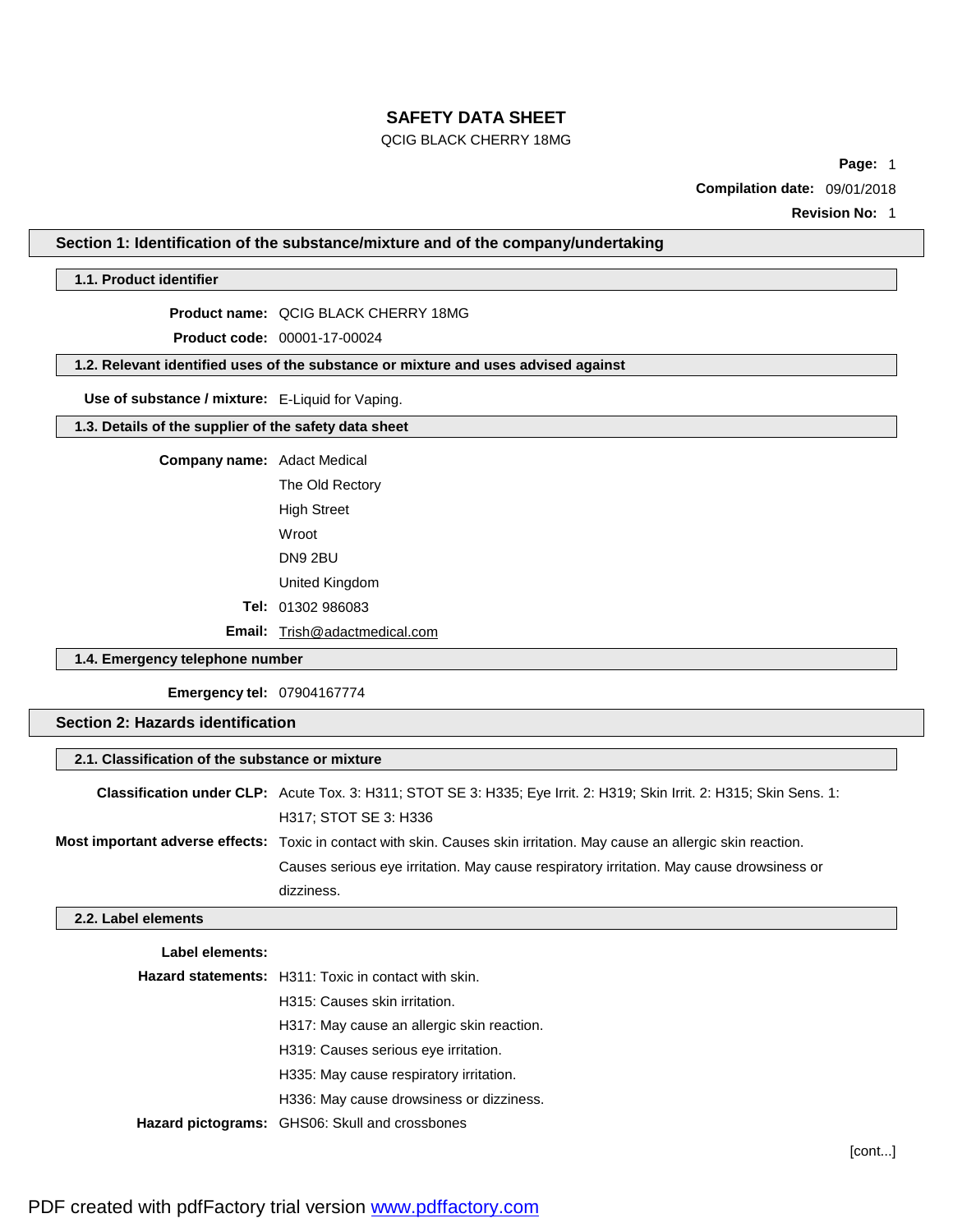QCIG BLACK CHERRY 18MG



| <b>Signal words: Danger</b> |                                                                                      |
|-----------------------------|--------------------------------------------------------------------------------------|
|                             | Precautionary statements: P102: Keep out of reach of children.                       |
|                             | P280: Wear protective gloves/protective clothing/eye protection/face protection.     |
|                             | P302+352: IF ON SKIN: Wash with plenty of water/soap and water.                      |
|                             | P304+340: IF INHALED: Remove person to fresh air and keep comfortable for breathing. |
|                             | P305+351+338: IF IN EYES: Rinse cautiously with water for several minutes. Remove    |
|                             | contact lenses, if present and easy to do. Continue rinsing.                         |
|                             | P361+364: Take off immediately all contaminated clothing and wash it before reuse.   |
|                             |                                                                                      |

**2.3. Other hazards**

PBT: This product is not identified as a PBT/vPvB substance.

### **Section 3: Composition/information on ingredients**

## **3.2. Mixtures**

### **Hazardous ingredients:**

**GLYCEROL** 

| <b>EINECS</b>  | <b>CAS</b> | PBT / WEL                                                       | <b>CLP Classification</b>                                                                                               | Percent   |
|----------------|------------|-----------------------------------------------------------------|-------------------------------------------------------------------------------------------------------------------------|-----------|
| 200-289-5      | $56-81-5$  |                                                                 | Skin Irrit. 2: H315; Eye Irrit. 2: H319;<br>STOT SE 3: H335; STOT SE 3: H336                                            | 50-70%    |
|                |            | PROPYLENE GLYCOL - REACH registered number(s): 01-2119456809-23 |                                                                                                                         |           |
| 200-338-0      | $57-55-6$  |                                                                 | Acute Tox. 4: H332; Skin Irrit. 2: H315;<br>Eye Irrit. 2: H319; Skin Sens. 1: H317;<br>STOT SE 3: H335; STOT SE 3: H336 | 10-30%    |
| <b>ETHANOL</b> |            |                                                                 |                                                                                                                         |           |
| 200-578-6      | 64-17-5    | Substance with a Community<br>workplace exposure limit.         | Flam. Liq. 2: H225                                                                                                      | $1 - 10%$ |

## NICOTINE (ISO)

| 200-193-3 | $54 - 11 - 5$ | Acute Tox. 1: H310; Acute Tox. 3: H301; | 10% |
|-----------|---------------|-----------------------------------------|-----|
|           |               | Aquatic Chronic 2: H411                 |     |

## **Section 4: First aid measures**

## **4.1. Description of first aid measures**

**Skin contact:** Remove all contaminated clothes and footwear immediately unless stuck to skin. Wash

immediately with plenty of soap and water.

**Eye contact:** Bathe the eye with running water for 15 minutes. Consult a doctor.

**Ingestion:** Wash out mouth with water. Consult a doctor.

**Page:** 2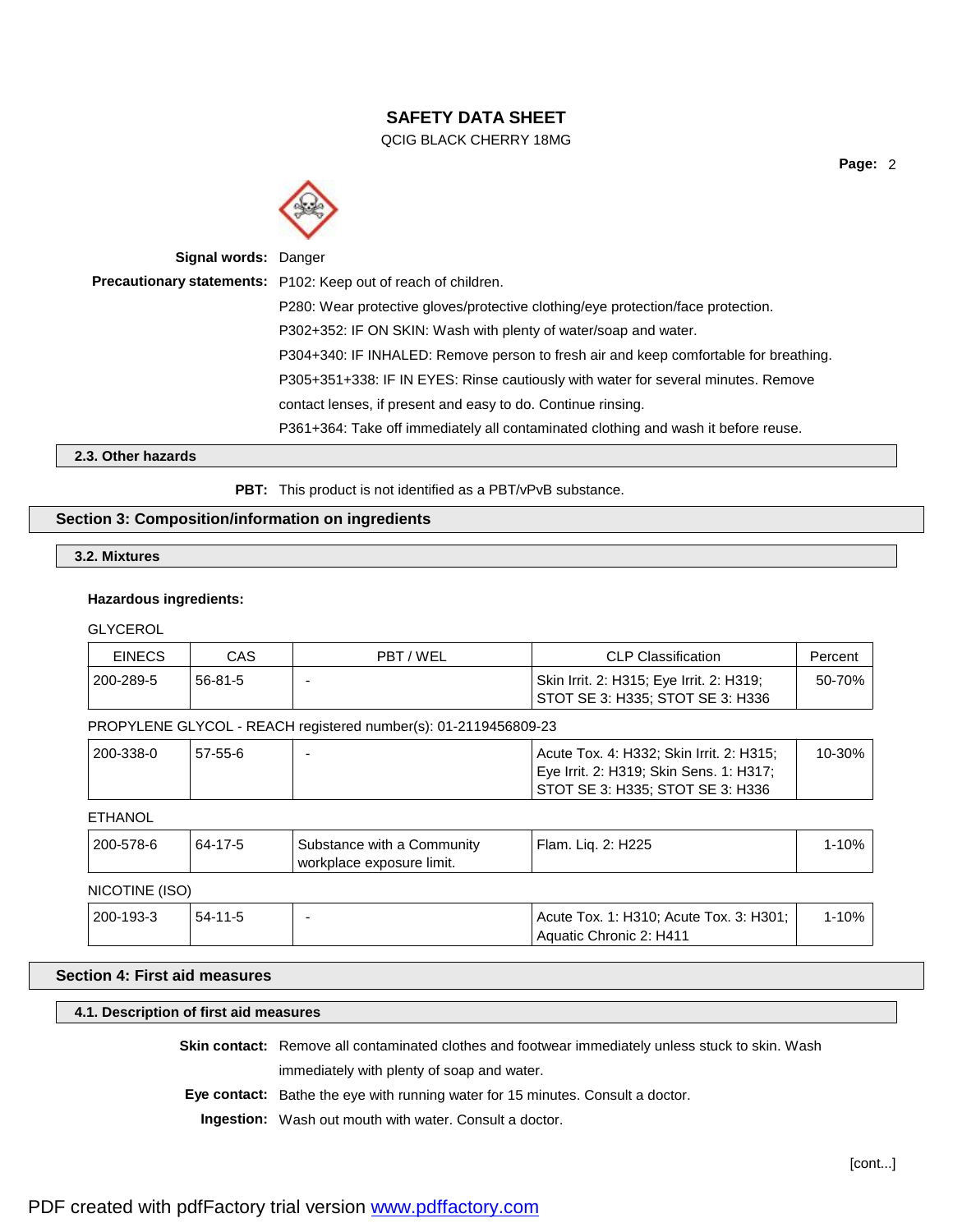#### QCIG BLACK CHERRY 18MG

**Inhalation:** Remove casualty from exposure ensuring one's own safety whilst doing so. Consult a doctor.

#### **4.2. Most important symptoms and effects, both acute and delayed**

**Skin contact:** There may be irritation and redness at the site of contact.

**Eye contact:** There may be irritation and redness. The eyes may water profusely.

**Ingestion:** There may be soreness and redness of the mouth and throat.

**Inhalation:** There may be irritation of the throat with a feeling of tightness in the chest. Exposure may cause coughing or wheezing.

**Delayed / immediate effects:** Immediate effects can be expected after short-term exposure.

#### **4.3. Indication of any immediate medical attention and special treatment needed**

**Immediate / special treatment:** Eye bathing equipment should be available on the premises.

#### **Section 5: Fire-fighting measures**

#### **5.1. Extinguishing media**

**Extinguishing media:** Suitable extinguishing media for the surrounding fire should be used. Use water spray

to cool containers.

#### **5.2. Special hazards arising from the substance or mixture**

**Exposure hazards:** In combustion emits toxic fumes.

#### **5.3. Advice for fire-fighters**

**Advice for fire-fighters:** Wear self-contained breathing apparatus. Wear protective clothing to prevent contact

with skin and eyes.

### **Section 6: Accidental release measures**

**6.1. Personal precautions, protective equipment and emergency procedures**

**Personal precautions:** Refer to section 8 of SDS for personal protection details. If outside do not approach from downwind. If outside keep bystanders upwind and away from danger point. Mark out the contaminated area with signs and prevent access to unauthorised personnel. Turn leaking containers leak-side up to prevent the escape of liquid.

### **6.2. Environmental precautions**

**Environmental precautions:** Do not discharge into drains or rivers. Contain the spillage using bunding.

### **6.3. Methods and material for containment and cleaning up**

**Clean-up procedures:** Absorb into dry earth or sand. Transfer to a closable, labelled salvage container for disposal by an appropriate method.

**6.4. Reference to other sections**

**Reference to other sections:** Refer to section 8 of SDS.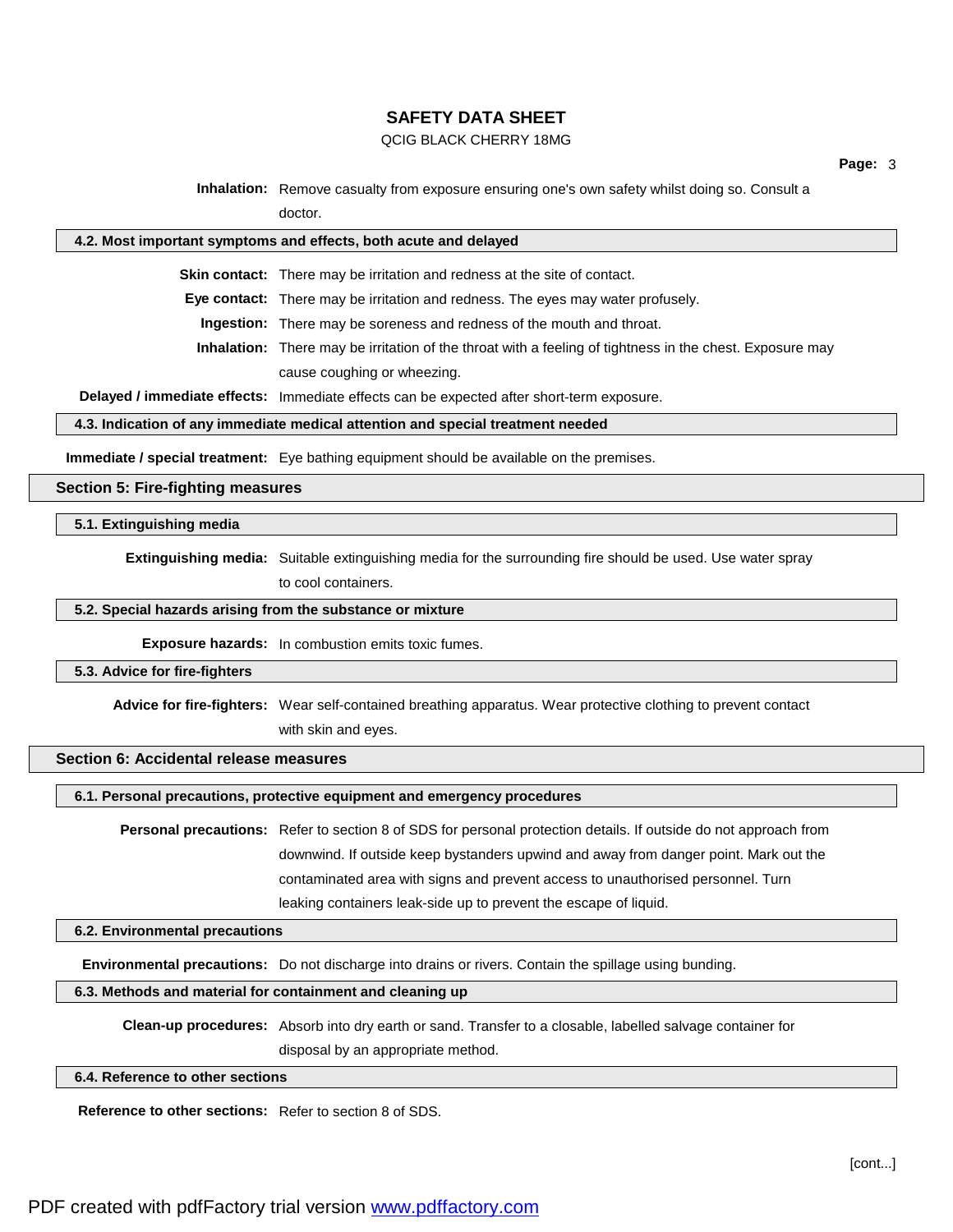#### QCIG BLACK CHERRY 18MG

**Page:** 4

#### **Section 7: Handling and storage**

### **7.1. Precautions for safe handling**

**Handling requirements:** Avoid direct contact with the substance. Ensure there is sufficient ventilation of the area.

Do not handle in a confined space. Avoid the formation or spread of mists in the air.

### **7.2. Conditions for safe storage, including any incompatibilities**

**Storage conditions:** Store in a cool, well ventilated area. Keep container tightly closed.

#### **7.3. Specific end use(s)**

**Specific end use(s):** No data available.

#### **Section 8: Exposure controls/personal protection**

**8.1. Control parameters**

#### **Hazardous ingredients:**

#### **ETHANOL**

| Workplace exposure limits: |                      |                      | Respirable dust |                          |
|----------------------------|----------------------|----------------------|-----------------|--------------------------|
| <b>State</b>               | 8 hour TWA           | 15 min. STEL         | 8 hour TWA      | 15 min. STEL             |
| UK                         | 1920 mg/m3           |                      |                 |                          |
| <b>NICOTINE (ISO)</b>      |                      |                      |                 |                          |
| UK                         | $0.5 \text{ mg/m}$ 3 | $1.5 \text{ mg/m}$ 3 | -               | $\overline{\phantom{a}}$ |

### **DNEL/PNEC Values**

**DNEL / PNEC** No data available.

**8.2. Exposure controls**

**Engineering measures:** Ensure there is sufficient ventilation of the area. **Respiratory protection:** Self-contained breathing apparatus must be available in case of emergency. **Hand protection:** Wear appropriate protective gloves to prevent skin exposure, as defined in EU Directive 89/686/EEC and the standard EN 374 derived from it. Gloves (Chemical and Liquid Resistant) **Eye protection:** Safety glasses. Ensure eye bath is to hand. **Skin protection:** Protective clothing.

**Section 9: Physical and chemical properties**

### **9.1. Information on basic physical and chemical properties**

**State:** Liquid **Colour:** Colourless **Odour:** Pleasant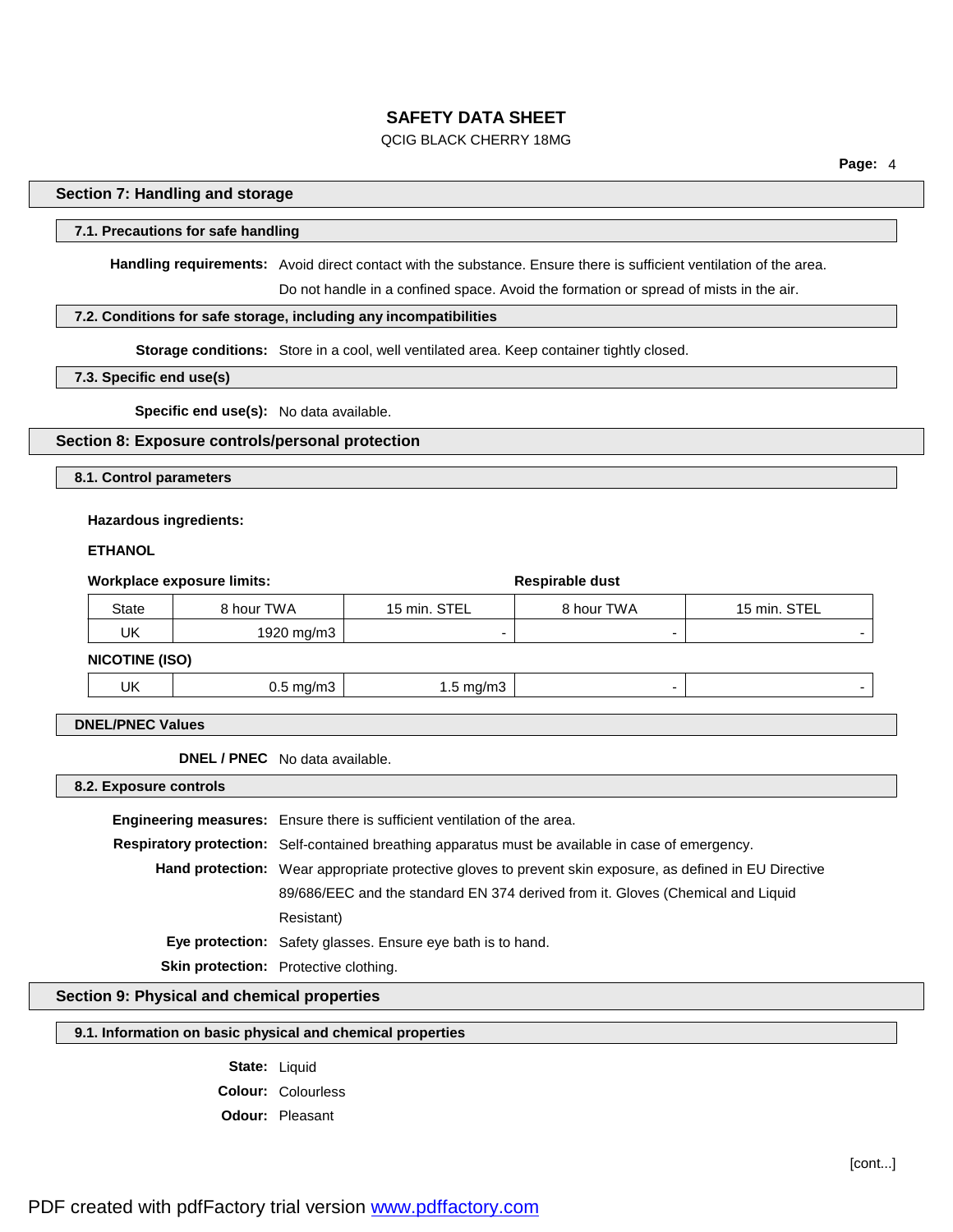#### QCIG BLACK CHERRY 18MG

|                                                                                                                                                                                                                                                                                                                                                                                                                                                                                 | upper: Not applicable.                                                                                                             |
|---------------------------------------------------------------------------------------------------------------------------------------------------------------------------------------------------------------------------------------------------------------------------------------------------------------------------------------------------------------------------------------------------------------------------------------------------------------------------------|------------------------------------------------------------------------------------------------------------------------------------|
|                                                                                                                                                                                                                                                                                                                                                                                                                                                                                 |                                                                                                                                    |
|                                                                                                                                                                                                                                                                                                                                                                                                                                                                                 |                                                                                                                                    |
|                                                                                                                                                                                                                                                                                                                                                                                                                                                                                 | <b>pH:</b> Not applicable.                                                                                                         |
|                                                                                                                                                                                                                                                                                                                                                                                                                                                                                 |                                                                                                                                    |
| <b>Evaporation rate: Negligible</b><br><b>Oxidising: Not applicable.</b><br><b>Solubility in water:</b> Slightly soluble<br>Also soluble in: Most organic solvents.<br><b>Viscosity:</b> Viscous<br><b>Boiling point/range °C:</b> Not applicable.<br><b>Flammability limits %: lower:</b> Not applicable.<br><b>Flash point C:</b> Not applicable.<br>Autoflammability <sup>°</sup> C: Not applicable.<br><b>Relative density:</b> Not applicable.<br>VOC g/I: Not applicable. | <b>Melting point/range °C:</b> Not applicable.<br>Part.coeff. n-octanol/water: Not applicable.<br>Vapour pressure: Not applicable. |

**9.2. Other information**

**Other information:** No data available.

#### **Section 10: Stability and reactivity**

**10.1. Reactivity**

**Reactivity:** Stable under recommended transport or storage conditions.

#### **10.2. Chemical stability**

**Chemical stability:** Stable under normal conditions.

## **10.3. Possibility of hazardous reactions**

**Hazardous reactions:** Hazardous reactions will not occur under normal transport or storage conditions.

Decomposition may occur on exposure to conditions or materials listed below.

**10.4. Conditions to avoid**

**Conditions to avoid:** Heat.

**10.5. Incompatible materials**

**Materials to avoid:** Strong oxidising agents. Strong acids.

**10.6. Hazardous decomposition products**

**Haz. decomp. products:** In combustion emits toxic fumes.

#### **Section 11: Toxicological information**

**11.1. Information on toxicological effects**

**Hazardous ingredients:**

PDF created with pdfFactory trial version [www.pdffactory.com](http://www.pdffactory.com)

**Page:** 5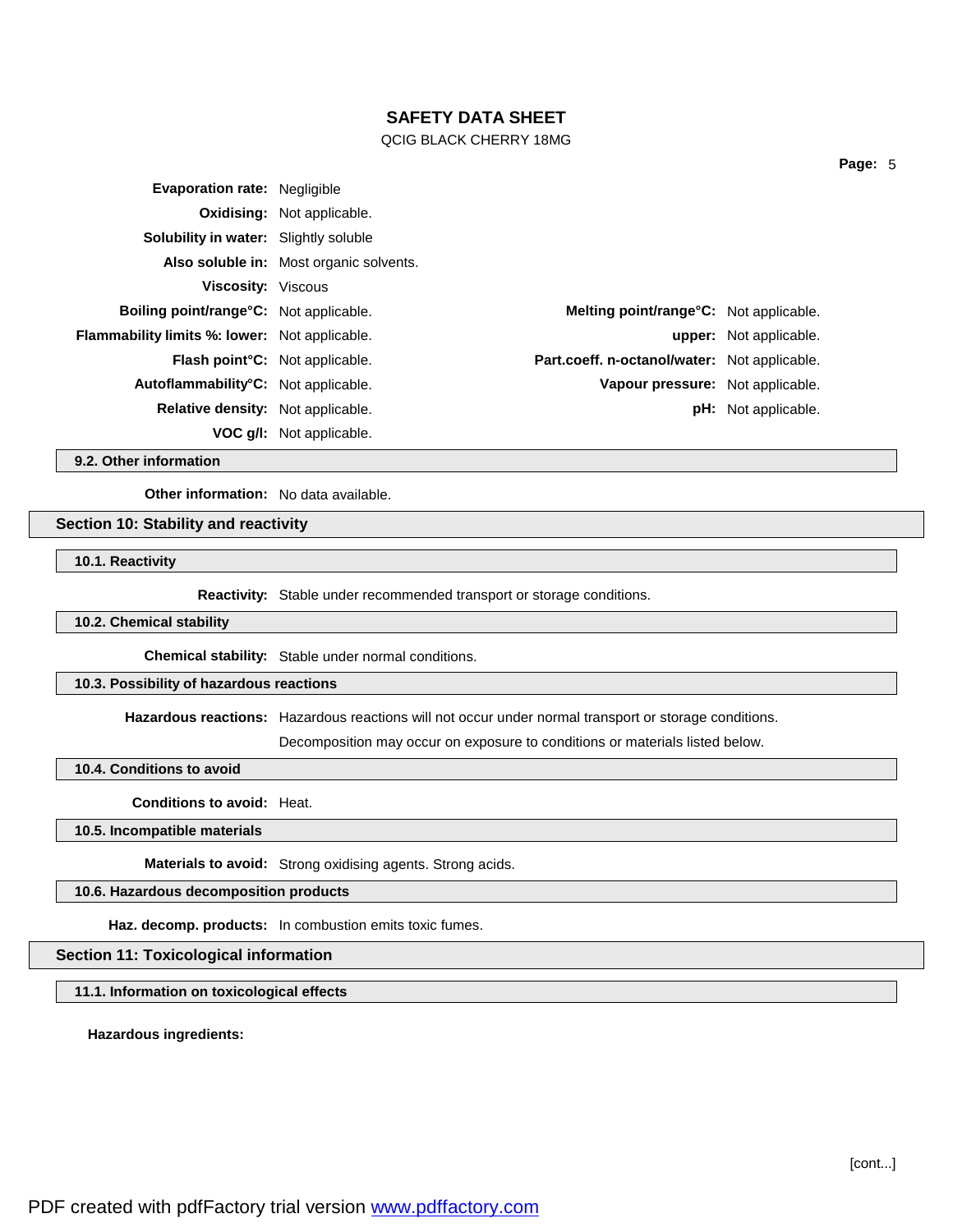### QCIG BLACK CHERRY 18MG

**Page:** 6

### **PROPYLENE GLYCOL**

| <b>IVN</b> | <b>RAT</b> | LD50 | 6423 | mg/kg |
|------------|------------|------|------|-------|
| ORL        | <b>MUS</b> | LD50 | 22   | gm/kg |
| ORL        | RAT        | LD50 | 20   | gm/kg |

### **ETHANOL**

| <b>IVN</b> | RAT        | LD50 | 1440 | mg/kg         |
|------------|------------|------|------|---------------|
| ORL        | <b>MUS</b> | LD50 | 3450 | $\vert$ mg/kg |
| ORL        | RAT        | LD50 | 7060 | mg/kg         |

### **NICOTINE (ISO)**

| ORL        | <b>MUS</b> | LD50 | 260 | µg/kg |
|------------|------------|------|-----|-------|
| ORL        | <b>RAT</b> | LD50 | 50  | mg/kg |
| <b>SKN</b> | <b>RAT</b> | LD50 | 140 | mg/kg |

#### **Relevant hazards for product:**

| Hazard                         | Route      | Basis                 |
|--------------------------------|------------|-----------------------|
| Acute toxicity (ac. tox. 3)    | <b>DRM</b> | Hazardous: calculated |
| Skin corrosion/irritation      | <b>DRM</b> | Hazardous: calculated |
| Serious eye damage/irritation  | OPT        | Hazardous: calculated |
| Respiratory/skin sensitisation | <b>DRM</b> | Hazardous: calculated |
| STOT-single exposure           | <b>INH</b> | Hazardous: calculated |

#### **Symptoms / routes of exposure**

**Skin contact:** There may be irritation and redness at the site of contact.

**Eye contact:** There may be irritation and redness. The eyes may water profusely.

**Ingestion:** There may be soreness and redness of the mouth and throat.

**Inhalation:** There may be irritation of the throat with a feeling of tightness in the chest. Exposure may cause coughing or wheezing.

**Delayed / immediate effects:** Immediate effects can be expected after short-term exposure.

### **Section 12: Ecological information**

**12.1. Toxicity**

**Ecotoxicity values:** No data available.

**12.2. Persistence and degradability**

**Persistence and degradability:** Biodegradable.

### **12.3. Bioaccumulative potential**

**Bioaccumulative potential:** No bioaccumulation potential.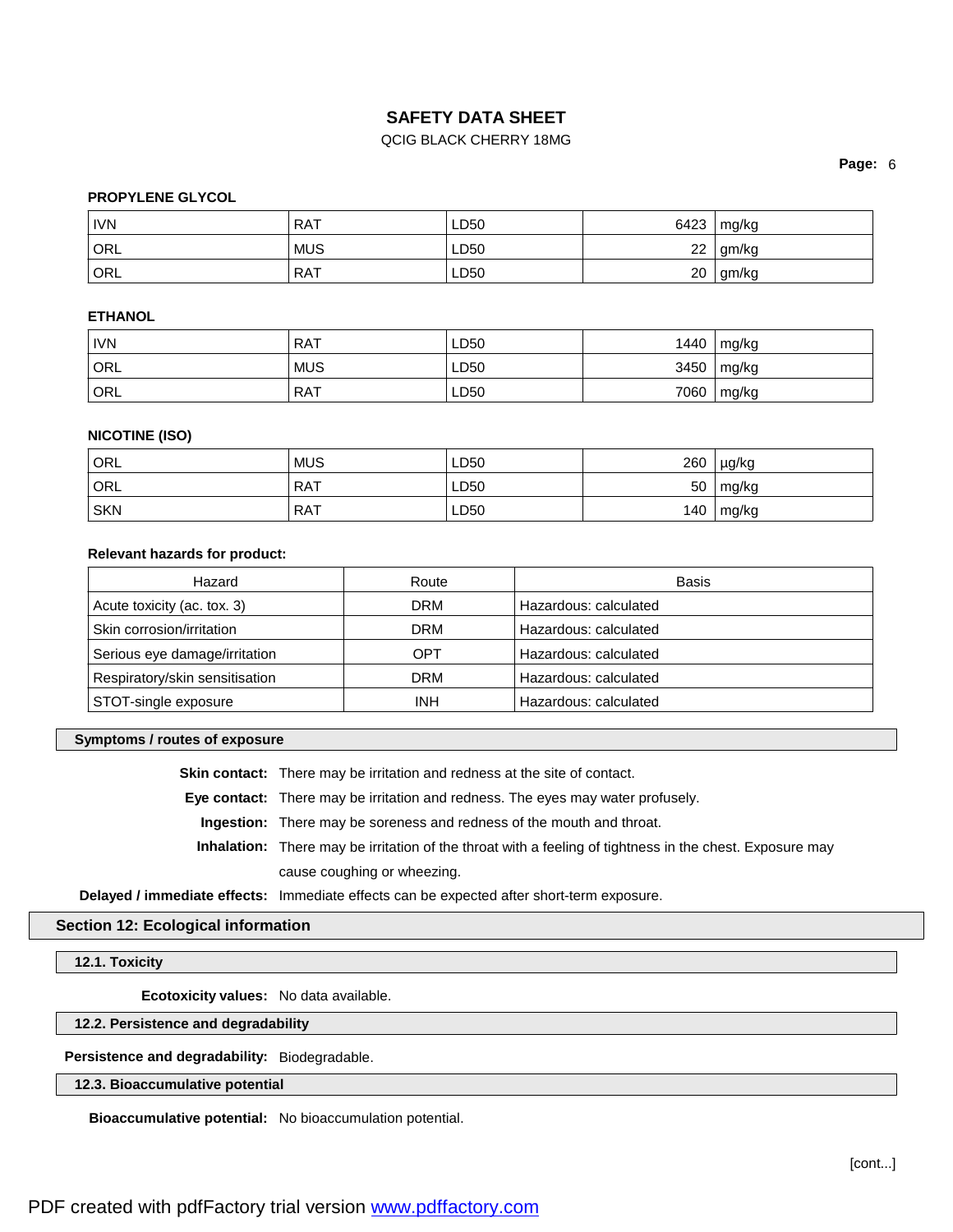### QCIG BLACK CHERRY 18MG

#### **12.4. Mobility in soil**

**Mobility:** Readily absorbed into soil.

### **12.5. Results of PBT and vPvB assessment**

**PBT identification:** This product is not identified as a PBT/vPvB substance.

#### **12.6. Other adverse effects**

**Other adverse effects:** Negligible ecotoxicity.

#### **Section 13: Disposal considerations**

**13.1. Waste treatment methods**

**Disposal operations:** Transfer to a suitable container and arrange for collection by specialised disposal

company.

**NB:** The user's attention is drawn to the possible existence of regional or national regulations regarding disposal.

### **Section 14: Transport information**

**14.1. UN number**

**UN number:** UN3144

**14.2. UN proper shipping name**

**Shipping name:** NICOTINE PREPARATION, LIQUID, N.O.S.

**14.3. Transport hazard class(es)**

**Transport class:** 6.1

**14.4. Packing group**

**Packing group:** III

**14.5. Environmental hazards**

**Environmentally hazardous:** No **Marine Marine Marine** pollutant: No **Marine Marine** pollutant: No

**14.6. Special precautions for user**

**Special precautions:** No special precautions.

**Tunnel code:** E

**Transport category:** 2

**Section 15: Regulatory information**

**15.1. Safety, health and environmental regulations/legislation specific for the substance or mixture**

**Specific regulations:** Not applicable.